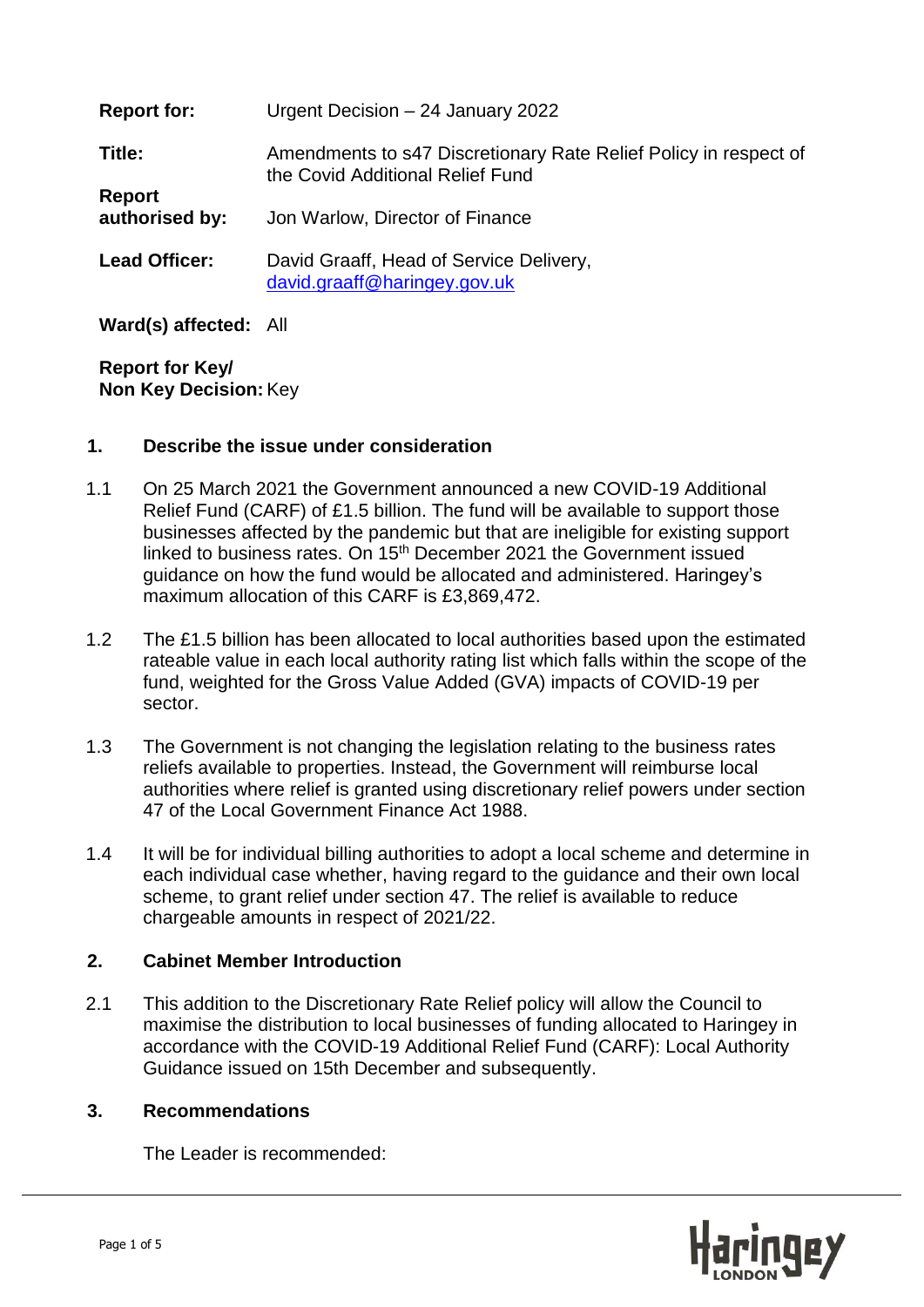- 3.1 To approve the Covid Additional Relief Fund (CARF) Discretionary Rate Relief scheme set out in Appendix 1 of the report.
- 3.2 To delegate authority to the Director of Housing, Regeneration, and Planning, after consultation with the Cabinet Member for House Building, Place-Making, and Development to amend the levels of relief awarded, as set out in Appendix 1 to the report, to review the levels of the award of relief once take-up levels of the relief are known so as to maximise the distribution of the Covid Additional Relief Fund (CARF) funding without overspending the Government's funding for this scheme.
- 3.3 To agree that awards of this additional discretionary rate relief are subject to the availability of Government funding for Covid Additional Relief Fund (CARF) and that the scheme is available for the financial year 2021/22 only.

## **4. Reasons for decision**

- 4.1 The Government has provided funding to support a discretionary rate relief scheme under section 47 of the Local Government Finance Act to award rate relief to businesses as set out in COVID-19 Additional Relief Fund (CARF): Local Authority Guidance issued on 15th December and subsequently.
- 4.2 Cabinet approval is required to create a Discretionary Discount Scheme using the Council's powers under section 47 of the Local Government Finance Act 1988 as amended.

## **5. Alternative options considered**

5.1 The alternative option considered was not to develop discretionary scheme, which would result in c.£3.8m of hardship funding not being made available to Haringey Businesses in need of support.

## **6. Background information**

- 6.1 The Government is not changing the legislation relating to the business rates reliefs available to properties. Instead, the Government will, in line with the eligibility criteria set out in the guidance, reimburse local authorities where relief is granted using discretionary relief powers under section 47 of the Local Government Finance Act 1988. Individual billing authorities must adopt a local scheme and determine in each individual case whether to grant relief under section 47. The relief is available to reduce chargeable amounts in respect of 2021/22.
- 6.2 Central government will fully reimburse local authorities for discretionary relief awards which comply with the guidance up to the maximum level of the allocations.
- 6.3 Haringey is responsible for designing the discretionary relief schemes that is to operate in its areas. However, to receive funding for the relief the scheme must comply with the Governments requirements to:

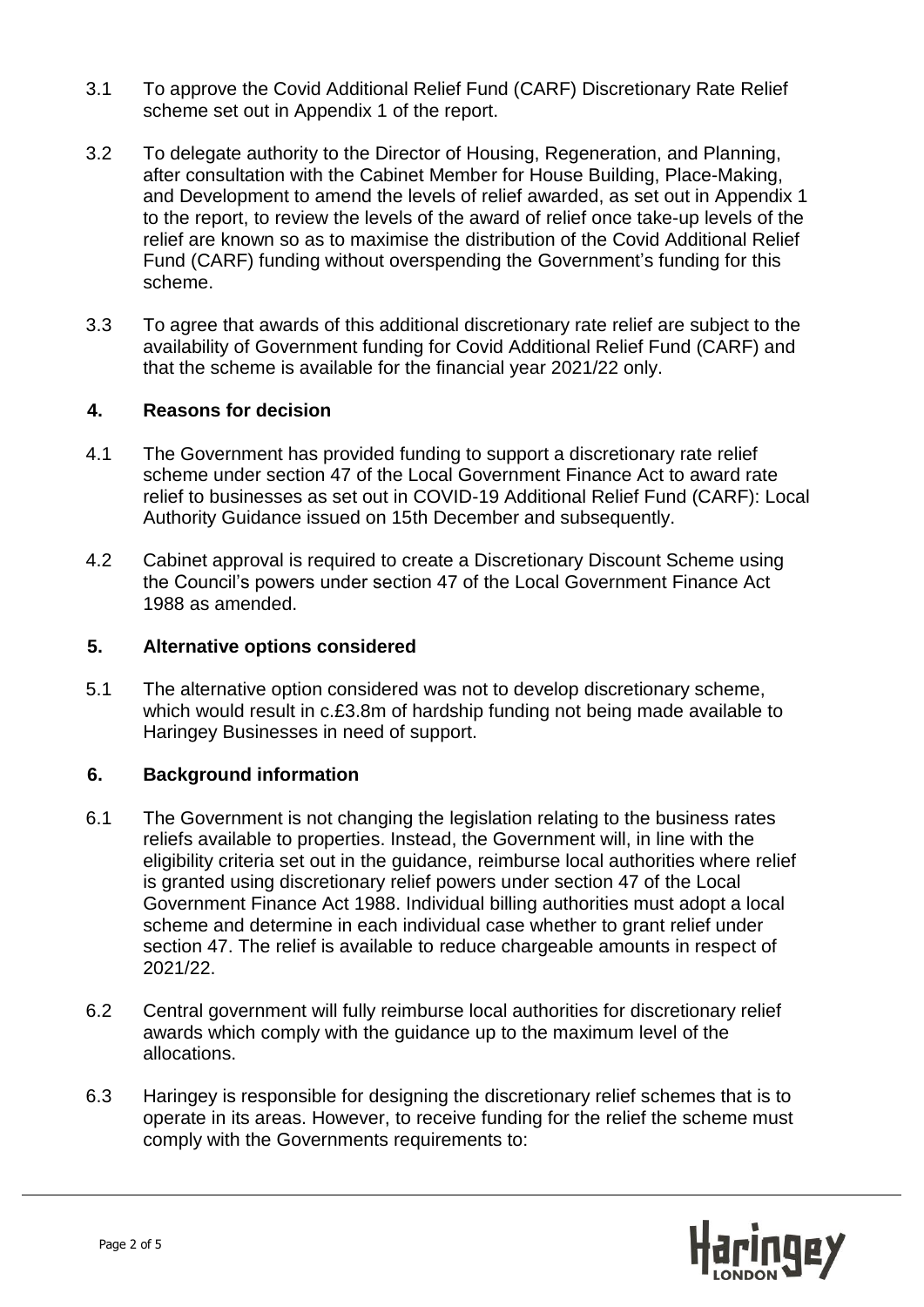- 6.3.1. not award relief to ratepayers who for the same period of the relief either are or would have been eligible for the Extended Retail Discount (covering Retail, Hospitality and Leisure), the Nursery Discount or the Airport and Ground Operations Support Scheme (AGOSS),
- 6.3.2. not award relief to a hereditament for a period when it is unoccupied (other than hereditaments which have become closed temporarily due to the government's advice on COVID-19, which should be treated as occupied for the purposes of this relief), and
- 6.3.3. direct support towards ratepayers who have been adversely affected by the pandemic and have been unable to adequately adapt to that impact.
- 6.4 In line with the legal restrictions in section 47(8A) of the Local Government Finance Act 1988, billing authorities may not grant the discount to themselves, certain precepting authorities (e.g. a parish or county council) or a functional body, within the meaning of the Greater London Authority Act 1999.
- 6.5 The scheme set out in Appendix 1 has been designed to ensure the Council complies with the requirements of such a scheme as set out in the guidance document entitled 'COVID-19 Additional Relief Fund (CARF): local authority guidance'.
- 6.6 In order to manage funding allocation, it is anticipated that there may be more than one round of allocations. The initial round will be based on the reduction in GVA but reduced by 89% as set out in the table below so as not to exceed the £3.8m funding provided. Should there be unallocated funding following the first round, the council will consider making a further distribution of relief based on average GVA loss.

| <b>SIC Code Description</b>           | <b>Reduction in GVA Maximum Relief</b> |     |
|---------------------------------------|----------------------------------------|-----|
| Hospitality                           | 55%                                    | 49% |
| Arts, Entertainment and Recreation    | 34%                                    | 30% |
| <b>Other Services</b>                 | 32%                                    | 28% |
| Transport                             | 32%                                    | 28% |
| <b>Administrative Services</b>        | 21%                                    | 19% |
| Education                             | 20%                                    | 18% |
| Construction                          | 14%                                    | 12% |
| Health                                | 10%                                    | 9%  |
| Manufacturing                         | 9%                                     | 8%  |
| Wholesale and Retail                  | 8%                                     | 7%  |
| Information and Communication         | 6%                                     | 5%  |
| J-N: Information, Communication,      |                                        |     |
| Financial Intermediation, Real Estate |                                        |     |
| and Business Services                 | 6%                                     | 5%  |
| <b>Financial Services</b>             | 2%                                     | 0%  |
| Storage and Distribution              | 1%                                     | 0%  |

## **7. Contribution to strategic outcomes**

7.1 This decision will contribute to the following strategic outcomes:

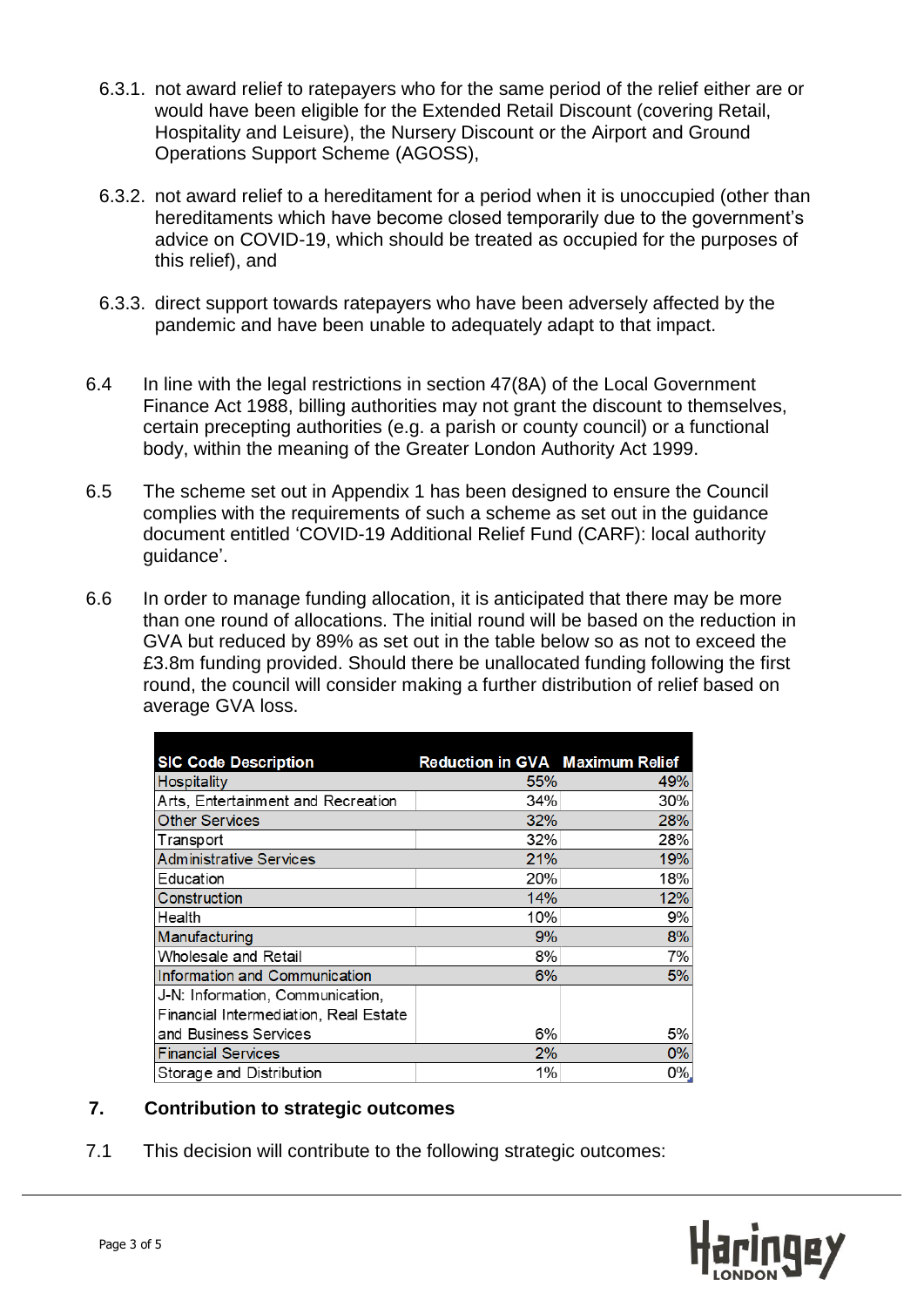- 7.1.1. A growing economy and thriving local businesses, supported by a community wealth building approach.
- 7.1.2. A borough with more quality jobs with opportunities for progression.

## **8. Statutory Officers comments**

#### 8.1 **Finance**

8.1.1. The approach proposed within this report is consistent with the government's guidance to local authorities on the use of this grant, and the proposed spend will remain within Haringey's grant allocation of £3,869,472. Any spend incurred above this amount would be a direct cost to the Council's General Fund.

## 8.2 **Legal**

- 8.2.1. The Head of Legal and Governance has been consulted in the preparation of this report, and makes the following comments.
- 8.2.2. On 15<sup>th</sup> December 2021, the Department for Levelling Up, Housing & Communities published a guidance document entitled 'COVID-19 Additional Relief Fund (CARF): local authority guidance' (the guidance). The intended purpose of the guidance is to *support local authorities in administering the COVID-19 Additional Relief Fund (CARF).* That support comes in the form of guidance on *the scope of CARF and the criteria which local authorities should have regard to when determining awards from the fund* whilst making the point that *The guidance does not replace existing legislation.*
- 8.2.3. The guidance contains the following five fundamental eligibility points:

Firstly, *the fund will be available to support those businesses affected by the pandemic but that are ineligible for existing support linked to business rates.*

Secondly*, It will be for individual billing authorities to adopt a local scheme and determine in each individual case whether, having regard to this guidance and their own local scheme, to grant relief under section 47.* 

Thirdly, the local scheme must exclude take account of the matters listed at paragraph  $5.3.1 - 5.4$  of this report

Fourthly, *The relief is available to reduce chargeable amounts in respect of 2021/22.*

Fifthly, so as not to infringe the rules around Subsidy Control (formerly called State Aid) care will need to be taken to ensure that the recipient of a payment will not have received more than £343,000 of subsidy under the Small Amounts of Financial Assistance Allowance *in a three-year period (consisting of the current financial year and the two previous financial years).* That said the guidance does, however, go on to permit